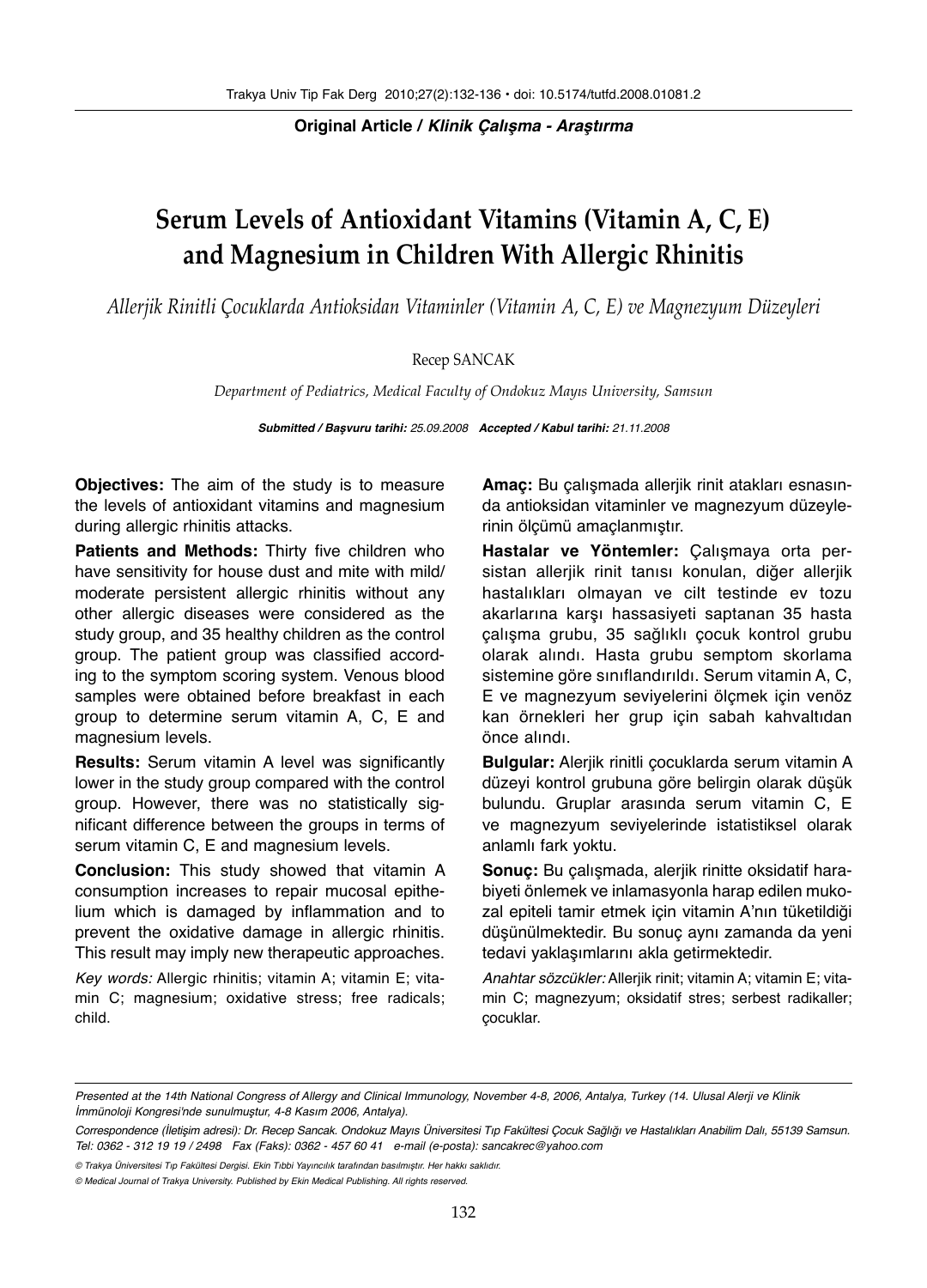As a common health problem, allergic rhinitis (AR) does not cause any mortality. However, the life quality, productivity at work, and achievements at school get decreased because of the morbidity which is formed by AR.[1] Allergic rhinitis is an inflammatory illness which is formed through the medium of IgE of nasal mucosa.<sup>[1,2]</sup> During the inflammation process, reactive oxygen substances which are harmful for tissues are released from the eosinophil, neutrophil and macrophages. These toxic metabolites damage epithelium cells which prevent the nasal mucosa against the allergens and microorganisms. Therefore, the ciliary malfunction occurs by generating oxidative stress.[3] Thus, the clinic symptoms get worse and treatment process takes longer time.

There are different enzymatic and non-enzymatic antioxidant defense systems in the body to prevent and limit the oxidative damages in cells and tissues by reactive oxygen radicals. Non-enzymatic defense systems include albumin, ferritin and vitamins A, C, E.<sup>[4-6]</sup> During this oxidative stress process, a reduction on serum levels is expected due to the consumption of these antioxidant materials. In the literature, there are few studies on serum levels of serum antioxidants of allergic illness. Those studies are especially on asthma and atopic dermatitis.

Allergic rhinitis is a common illness which can be seen in children and adults, however there is no study illustrating the relationship between antioxidant vitamin levels and AR. In this study, the main goal is to investigate antioxidant vitamins and magnesium (Mg) levels during moderate persistent rhinitis attacks in children with AR.

# **PATIENTS AND METHODS**

 Thirty-five patients aged between 6-17, who came to the allergy clinic between January 2005 and June 2006, were included. They had no other allergic diseases except medium persistent allergic rhinitis diagnosed by the physical and history examination.

The control group includes 35 healthy children who have no allergic or chronic disease. The control and allergic groups' age and sex were matched. The attention was paid to the point that children in the study and control group had no malnutrition and growing problems, and also took no vitamin and drugs. Those who had sensitivity to house dust were included in the study group. Body mass indexes and other anthropometric measurements were recorded.

Anthropometric measurements, risk factors for allergic rhinitis and socio-demographic features of the both groups were questioned. In the study group, nasal symptoms were scored and the results were recorded.

Blood samples were collected in the morning before breakfast and prior to any medication. After

centrifugation, the obtained serum was stored in –20°C and protected from any source of light. Vitamin A, C and E levels were determined using dedicated reagents and columns for high performance liquid chromatography analysis by Chromsystems Instruments & Chemicals GmbH, München, Germany. Analyses were performed with UV detector (HP 1100, Agilen Technologies). The parameters for vitamin A and E analysis were 50  $\mu$ l injection volume, 1.5 ml/ min flow rate, room temperature 25°C, detection at a wavelength of 325 nm for vitamin A and 295 nm for vitamin E; for vitamin C: 20 μl injection volume, 1.3 ml/min flow rate, room temperature 25°C, detection at a wavelength of 245 nm.

For the determination of Mg level, serum was separated from clotted blood and stored in acid-washed tubes in –20°C until analysis by Cobas Integre 800 Autoanalyzer with dedicated reagent Magnesium Roche, Diagnostics, GmbH, Mannheim, Germany. The samples were diluted with deionized water for the determination of Mg. Calibration standards were prepared with deionized water in the concentration ranges of 0.1-0.5 mg/ dl for Mg. Reading for Mg was performed against Mg standards at wavelengths of 285.2 nm.

## **Statistical Analysis**

SPSS software package for Windows® (version 10.5) was used for statistical analysis. Descriptive statistics were provided for the numeric and categorical variables using means, standard deviation and percentage distribution where necessary. Student's t-test was used to investigate the statistical significance of the differences between the vitamins and Mg concentrations determined in the patients and in the control group. To compare the data chi-square test was used. The criterion for significance was set at  $p<0.05$ .

### **RESULTS**

The ages of the study and control groups were 133.2±41.7 and 147.6±37.8 months, respectively. There was no statistically significant difference between groups. There was no difference in birth weight of children between the groups. The number of individuals and sibling in family was 5.7±1.3 and 2.5±0.9, respectively in the study group, and 5.8±1.3; 2.7±1.3, respectively in the control group. There was no significant difference between the groups with regard to breastfeeding. Although the height, weight, body mass index, height versus weight were in a quite normal range, there was no statistically significant difference from anthropometric measurement point of view between the groups (p>0.05). There was no difference on environmental characteristics and parental socio-demographic features except parental education level and allergic illness situation. All of the results are shown at Table I.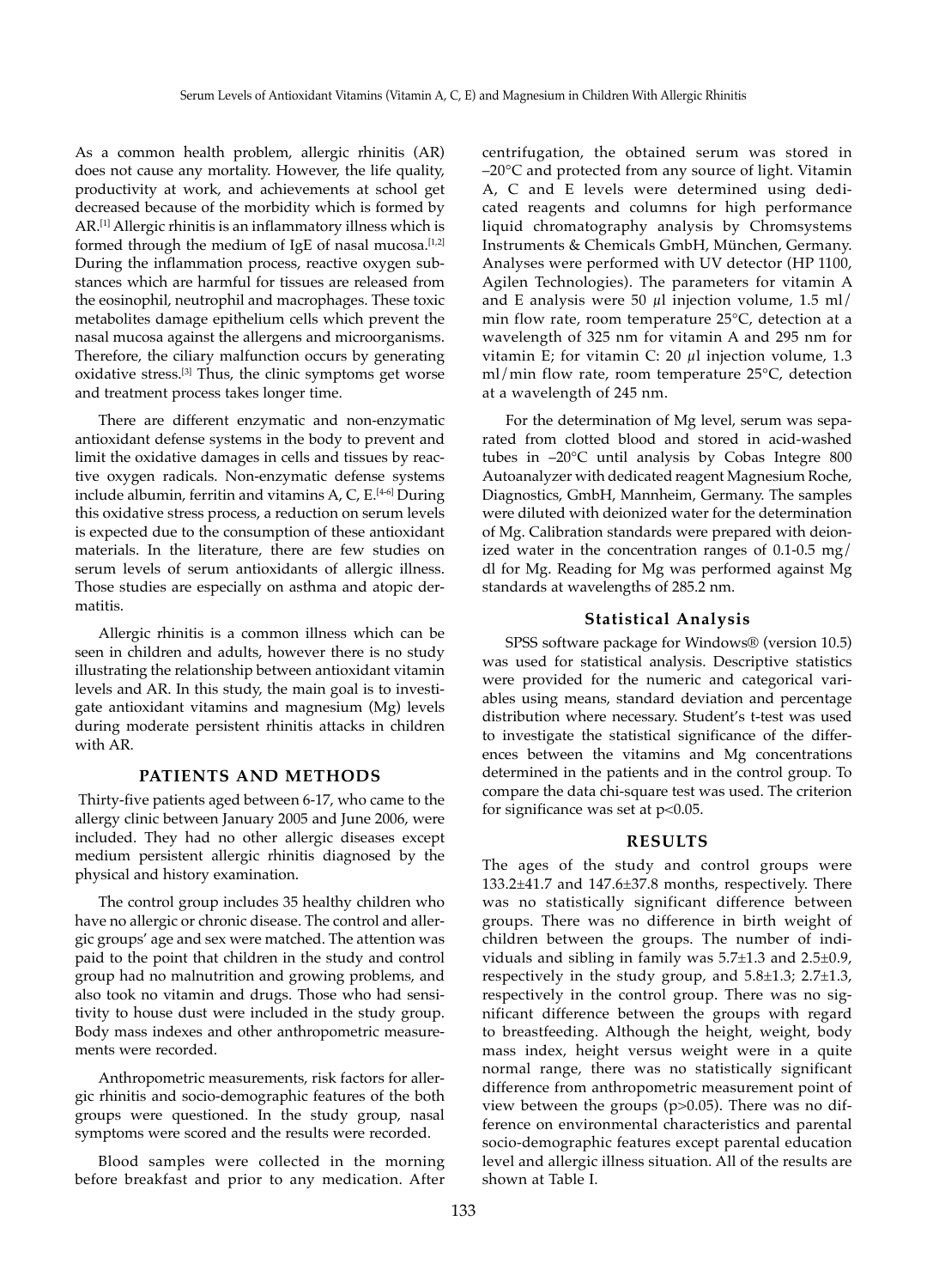|                           | Study group $(n=35)$ | Control group $(n=35)$ | $\mathfrak{t}$ | $\chi^2$ | $\boldsymbol{p}$ |
|---------------------------|----------------------|------------------------|----------------|----------|------------------|
| Age (months)              | 133.20±41.36         | 147.57±37.78           | 1.52           |          | >0.05            |
| Height (cm)               | 145.00±20.71         | 149.31±18.37           | 0.92           |          | >0.05            |
| Weight (kg)               | 40.54±16.69          | 42.51±13.34            | 0.54           |          | >0.05            |
| Body mass index $(kg/m2)$ | 18.39±2.71           | $18.43 \pm 2.30$       | 0.07           |          | >0.05            |
| Sex                       |                      |                        |                |          |                  |
| Female (n; %)             | 16(45.7%)            | $20(57.1\%)$           |                | 0.92     | >0.05            |
| Male $(n; \%)$            | 19(54.3%)            | 15 (42.9%)             |                |          |                  |
| Birth-weight (gr)         |                      |                        |                |          |                  |
| $>2500$ (n; %)            | 33 (94.3%)           | 34 (97.1%)             |                | 0.35     | >0.05            |
| $<$ 2500 (n; %)           | 2(94.3%)             | $1(97.1\%)$            |                |          |                  |
| Breastfeeding (months)    |                      |                        |                |          |                  |
| ≥6 (n; %)                 | 28 $(80.0\%)$        | $23(65.7\%)$           |                | 1.81     | >0.05            |
| $<6$ (n; %)               | $7(20.0\%)$          | 12 (34.3%)             |                |          |                  |
| Allergic parents          |                      |                        |                |          |                  |
| Yes $(n; \%)$             | 26(74.3%)            | $4(11.4\%)$            |                | 28.23    | < 0.05           |
| No $(n; \%)$              | 9(25.7%)             | 31 $(88.6\%)$          |                |          |                  |
| Smoking at home           |                      |                        |                |          |                  |
| Yes $(n; \%)$             | 16(45.7%)            | $20(57.1\%)$           |                | 0.92     | >0.05            |
| No $(n; \%)$              | 19(54.3%)            | 15 (42.9%)             |                |          |                  |
|                           |                      |                        |                |          |                  |

**Table 1. The characteristics of the study and control groups**

\*Student's t test and chi-square were used for the data analysis.

The serum antioxidant vitamins and magnesium values of both study and control groups are shown in Table II. The vitamin A serum levels of the study and control groups were 1.21±0.37 (range: 0.50-1.90) and 1.53±0.39 (range: 0.56-2.37) μmol/L, respectively. The vitamin A serum level of the study group was significantly lower than the control group  $(p<0.05)$ . Serum vitamin C level of study group and control group were 10.21±2.82 mg/L (5.08-14.91) and 9.61±2.61 (4.62-14.96) mg/L respectively. Although the vitamin C level of control group was lower than the study group, there was no statistically significant difference (p>0.05). Serum vitamin E level of allergic rhinitis group and control group were 22.28±7.14  $\mu$ mol/L (5.60-33.09) and 25.83±8.51  $\mu$ mol/L (10.16-47.11) respectively. Although the vitamin E level was lower in AR group, there was no statistically significant difference ( $p<0.05$ ).

Serum Mg levels in the study and control groups were 0.82±0.05 mmol/L (0.72-0.94) and 0.84±0.05 mmol/L (0.70-0.94), respectively. There was no statistically significant difference between the groups.

#### **DISCUSSION**

Allergic rhinitis is an inflammatory illness which affects the nasal mucosa.<sup>[2,7]</sup> Mostly, it is generated with other inflammatory respiratory tract illnesses such as asthma, sinusitis, otitis media.<sup>[2,7,8]</sup> This study includes only the patients who applied with nasal symptoms and diagnosed as allergic rhinitis. The demographic characteristics such as age, sex, environmental and parental structure of the study and control groups were examined for evaluated risk factors of allergic disease.

Oxidative stress is one of the main determinant of inflammation and inflammatory diseases. Antioxidant systems get activated in case of oxidant attacks. Normally, there is a balance between oxidative stress and antioxidants. Any change in the balance of them cause an AR attack.[9,10] One of the main objectives of our study is to define serum levels in systemic circulation of antioxidants during mid persistent AR attack. For the purpose, antioxidant vitamins (vitamin A, C, E) and magnesium levels have been assessed. In literature,

| Table 2. Serum levels of antioxidant vitamins (Vitamin A, C and E) and magnesium |  |  |  |
|----------------------------------------------------------------------------------|--|--|--|
|----------------------------------------------------------------------------------|--|--|--|

| Biochemical values             | Study group<br>$(n=35)$ | Control group<br>$(n=35)$ |         | v      |
|--------------------------------|-------------------------|---------------------------|---------|--------|
| Vitamin A $(\mu \text{mol/L})$ | $1.21 \pm 0.37$         | $1.53 \pm 0.39$           | 3.52    | < 0.05 |
| Vitamin C $(mg/L)$             | $10.21 + 2.82$          | $9.61 + 2.61$             | $-0.92$ | >0.05  |
| Vitamin E $(\mu \text{mol/L})$ | $22.28 + 7.14$          | $25.83 + 8.51$            | 1.89    | >0.05  |
| Magnesium (mmol/L)             | $0.82{\pm}0.05$         | $0.84 \pm 0.05$           | 1.65    | >0.05  |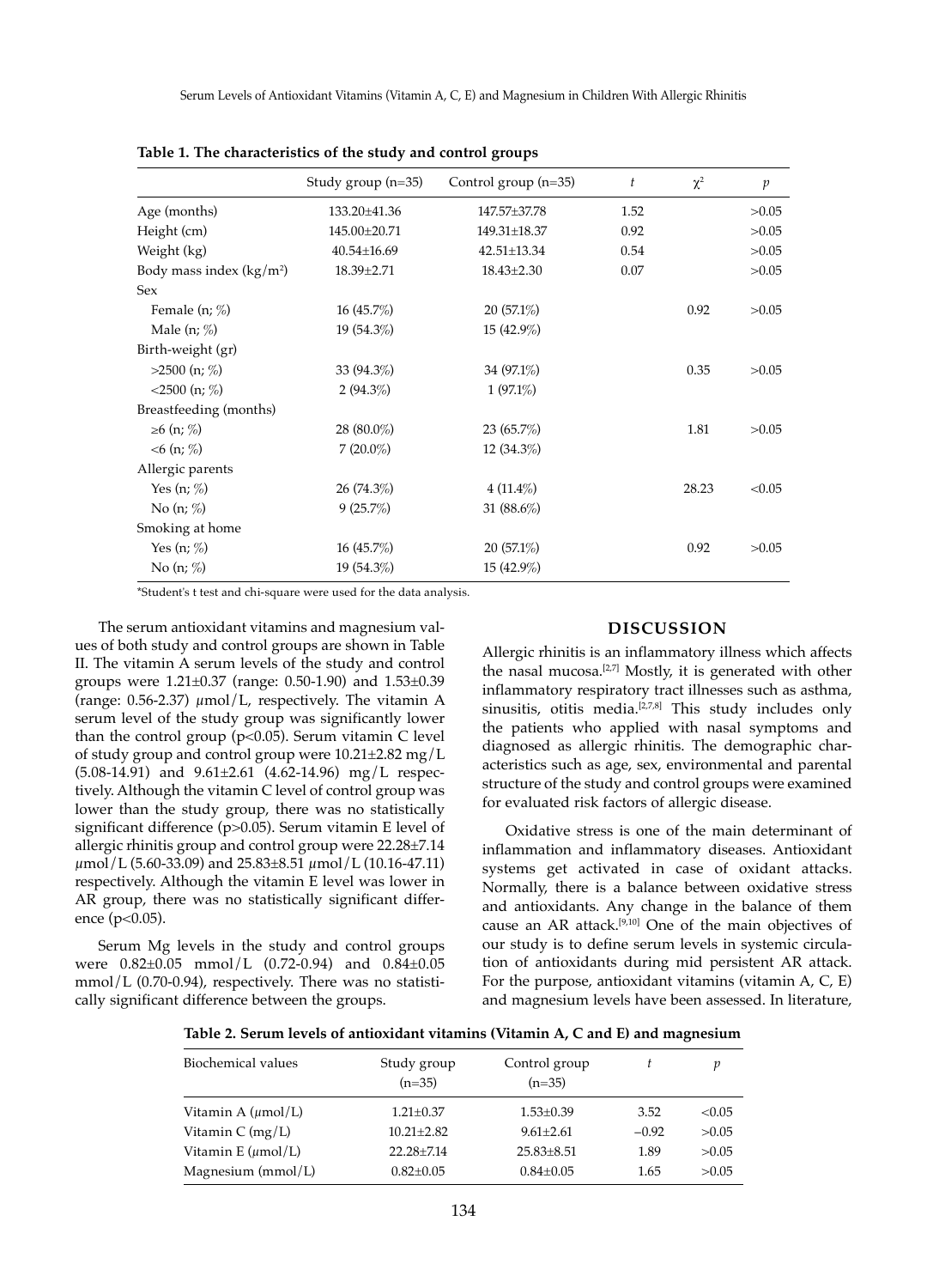antioxidant vitamins were studied mostly on asthma and atopic dermatitis. This study is the first study which assesses the levels of antioxidant vitamins and Mg levels in AR of children.

Vitamin A and active metabolites have a significant importance in the growth, continuity, changes of respiratory tract epithelium, in the repair of the damaged epithelium, and immune system. Additionally, vitamin A includes features such as anti-inflammatory, antiinfective and antioxidant effects.[11,12] As a consequence of increasing number of cells during the repair of damaged tissues and continuing inflammation, a lack of vitamin A may occur.[13] On respiratory syncytial virus and measles infections, there is evidence of lack of vitamin A.[13] These findings support the argument that the vitamin A consumption of tissues increases to repair mucosal epithelium which is damaged by the illness together with inflammation, and to prevent the oxidative damage, so a lack of vitamin A occurs.<sup>[13-15]</sup> There are only few studies showing relationship between allergic illnesses and vitamin A. Moreover, they include quite limited number of patients with asthma and rhino-sinusitis.[12,15,16] There are also several studies exhibiting normal vitamin A levels and some others exhibiting low vitamin A levels.[11,12,15,16] Kompauer et al.[17] showed low vitamin A level in the adults with AR. According to the literature search of the last ten years on children, there is no study on the relationship between AR and vitamin A level. In this study, vitamin A level of children with AR was significantly lower than control group. This finding supports the argument that, the consumption of vitamin A gets higher to minimize the epithelium and tissue damage due to the oxidative stress generated during inflammation process of allergic rhinitis attacks and to provide a suitable condition to regenerate epithelium cells.<sup>[13-15]</sup>

Ascorbic acid is an antioxidant vitamin which is physiologically available in respiratory tracts. As an antioxidant, it may cause a reduction of negative effects caused by oxidative attack on tissues during inflammation. In many studies, it is evident that vitamin C application has high beneficial effects in case of bronchial hyperreactivity. Podoshin et al.<sup>[18]</sup> showed that vitamin C reinforcement reduced the symptoms in 74%. On the other hand, vitamin C levels of adult AR patients were found quite normal in the study of Kompauer et al.<sup>[17]</sup> In another study on children with asthma, it was shown that the reduction in vitamin C causes and increases the risk of asthma. Kalaycı et al.<sup>[15]</sup> showed that children with asthma had lower level of ascorbic acid when comparing with healthy children in the cycle of remission. In our study, there was no difference in vitamin C levels between the AR and control groups. It was coherent with the findings of Kompauer et al.<sup>[17]</sup>

Vitamin E is a significant antioxidant which dissolves in lubricant and presents in tocopherol structure which protects the polyunsaturated fatty acids on membrane structure against lipid peroxidation.[19] Montaño Velázquez et al.<sup>[19]</sup> applied vitamin E to a group of patients and placebo to another group in addition to the antihistaminic and sympathomimetic drug treatment. They reported no vitamin E application effect on nasal symptoms of patients with allergic rhinitis. Kompauer et al.[17] found that serum vitamin E level of adults with AR was in normal range.<sup>[17]</sup> Shahar et al.<sup>[20]</sup> did not determine any significant difference on nasal symptom scores after vitamin E reinforcement on patients with seasonal allergic rhinitis. Vitamin E levels of our study were coherent with the other studies. Although the vitamin E levels were higher in the control group, there was no statistically significant difference.

Magnesium functions as a co-factor on enzymatic reactions which play a role on energy metabolism. Tiny quantity of magnesium is needed for the structural compositions of antioxidative enzymes and it has an indirect antioxidant effect. So with this characteristic it has the antioxidant effect indirectly. Magnesium has a significant important role in inflammation by growing up and reproducing cells, and presentation in membrane structure.<sup>[11,21]</sup> There is no study on magnesium levels of children with AR. Vural et al.<sup>[22]</sup> did not see any difference on magnesium levels of patients with asthma and control groups. Also we did not find a significant difference in average serum magnesium levels of children with AR and control group statistically.

In our study, although vitamin A level of the study group was significantly lower than the control group, there was no significant difference in vitamin C, vitamin E and magnesium levels. We think that the smallness of the inflammation area on nasal part does not cause a reduction in these materials because the subject patient group has allergic rhinitis. However, we also think that the level of vitamin A gets significantly lower because vitamin A functions as antioxidant on inflammatory area as well as epithelium regeneration and reproduction.

Some of the available studies show that the vitamin A may be efficient for the treatment of AR. However, there is no certain treatment of allergic rhinitis, today. In terms of clinical findings, it is quite reasonable to use antioxidant vitamin treatment in addition to the present treatments. Especially it is a necessity to investigate antioxidant vitamins in intermediate and severe allergic rhinitis cases.

In conclusion, the findings of antioxidant vitamins and Mg levels of our investigation contributes to the current data. We think that it will be better to study as double-blind placebo control which also includes treatment conclusions on the number of participants. Considering the pathogenesis of AR which has no certain treatment, more detailed information on degree of utility of antioxidant vitamin reinforcement can be obtained under the control of clinical findings.